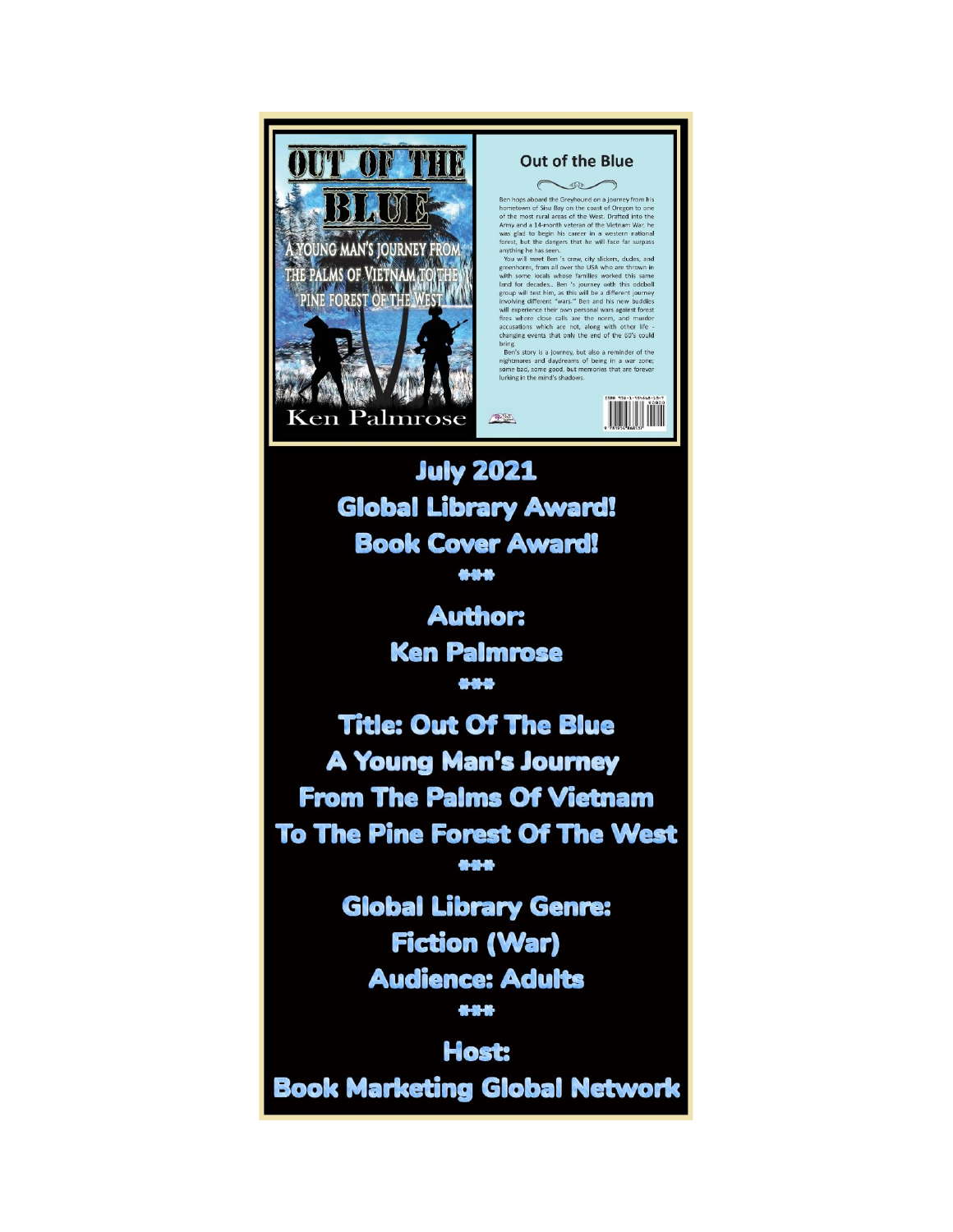

## **Out Of The Blue by Ken Palmrose**

## **A Young Man's Journey From The Palms Of Vietnam To The Pine Forest Of The West**

Ben hops aboard the Greyhound on a journey from his hometown of Sisu Bay on the coast of Oregon to one rural areas of the West. Drafted into the Army and a 14- month veteran of the Vietnam War, he was glad to begin his career in a western national forest, but the dangers that he will face far surpass anything he has seen.

You will meet Ben 's crew, city slickers, dudes, and greenhorns, from all over the USA who are thrown in with some locals whose families worked this same land for decades. Ben 's journey with this oddball group will test him, as this will be a different journey involving different "wars.'' Ben and his new buddies will experience their own personal wars against forest fires where close calls are the norm, and murder accusations which are not, along with other life -changing events that only the end of the 60's could bring.

Ben's story is a journey, but also a reminder of the nightmares and daydreams of being in a war zone; some bad, some good, but memories that are forever lurking in the mind's shadows.

#### **Product Details:**

Paperback: 190 Pages Publisher: Pen It! Publications, LLC (May 6, 2021)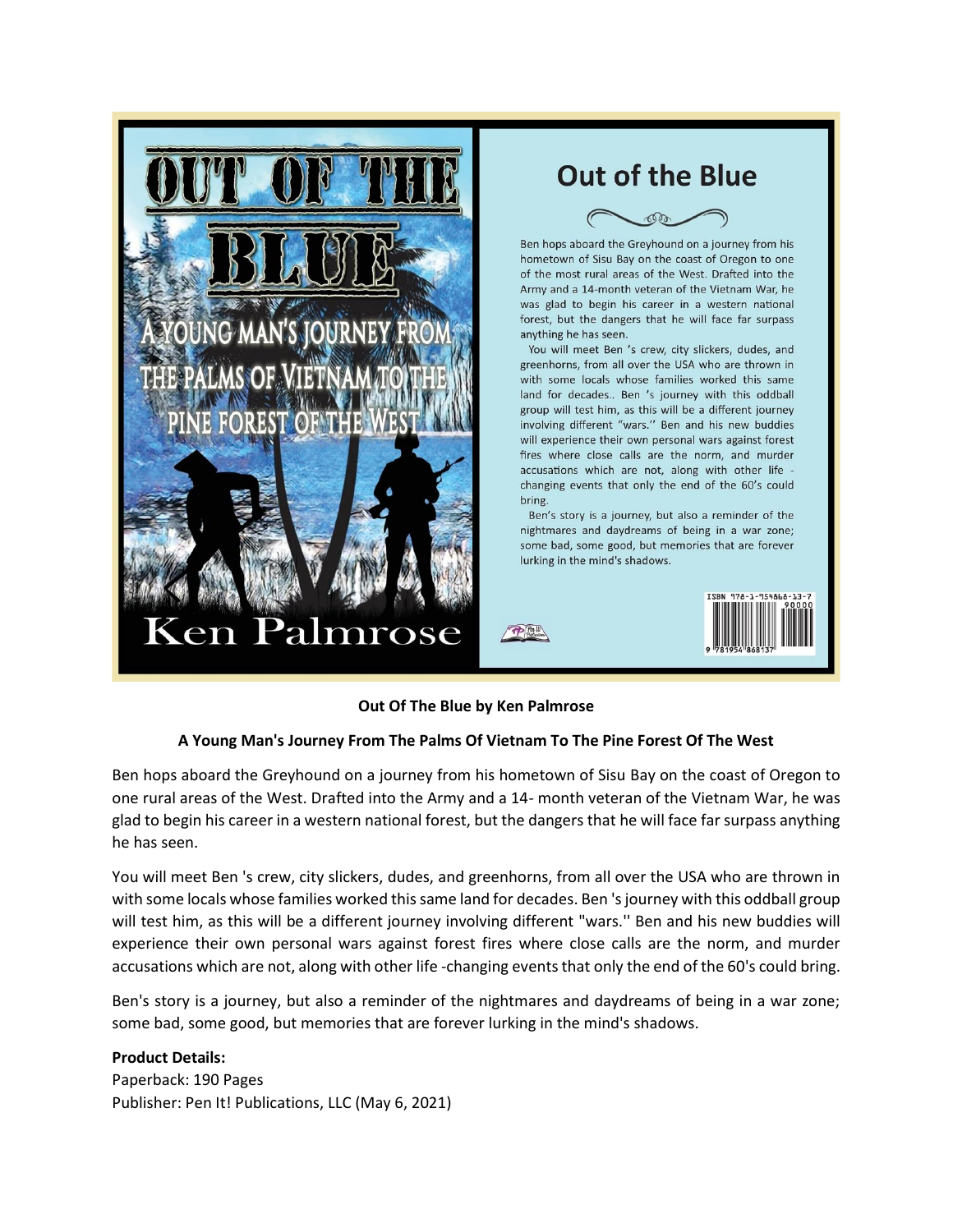Language: English Global Library: Fiction (War) Global Library: Fiction (Outdoor Adventure)

#### **Amazon Print:**

[https://www.amazon.com/Out-Blue-journey-Vietnam](https://www.amazon.com/Out-Blue-journey-Vietnam-forest/dp/1954868138/ref=sr_1_1?dchild=1&keywords=Out+of+the+Blue+by+Ken+Palmrose&qid=1621726415&s=books&sr=1-1)[forest/dp/1954868138/ref=sr\\_1\\_1?dchild=1&keywords=Out+of+the+Blue+by+Ken+Palmrose&qid=1621](https://www.amazon.com/Out-Blue-journey-Vietnam-forest/dp/1954868138/ref=sr_1_1?dchild=1&keywords=Out+of+the+Blue+by+Ken+Palmrose&qid=1621726415&s=books&sr=1-1) [726415&s=books&sr=1-1](https://www.amazon.com/Out-Blue-journey-Vietnam-forest/dp/1954868138/ref=sr_1_1?dchild=1&keywords=Out+of+the+Blue+by+Ken+Palmrose&qid=1621726415&s=books&sr=1-1)



**About The Author**: Ken Palmrose, for many years during his career, was a writer/editor and later was a contributing editor for an extensive Arizona wildfire story titled "The Monster Reared His Ugly Head." He has written numerous news and web stories, special feature articles and additionally is an accomplished photographer having travelled to over 25 countries around the world.

Ken's first novel was published not long after turning 75. Ken hails from Meridian, Idaho and has recently signed to have his second novel published as well as a children's photo book on Africa and a photo/poetry chapbook.

He was born and raised in Clatsop County Oregon in the Seaside-Astoria area graduating from Seaside High School and Clatsop Community College with an Assoc. degree in Forestry Technology.

He was drafted into the Army and then trained as an imagery interpreter at Ft. Holabird, MD Military Intelligence School. Ken then served in Vietnam for parts of 1967 and 1968 including during the infamous Tet offensive.

Although his first novel is fiction, much is based upon actual events. He is a 36-year veteran of the USDA-Forest Service and after retirement added another 15 years temporary service for a total of 51 fire seasons. Wildfire duties ranged from firefighter to Infrared Interpreter to Information Officer. During those 15 years after fulltime retirement, he also had his own consulting company dealing with emergency communications planning and teaching emergency response information officer classes around the country.

## **Amazon Author's Page:**

https://www.amazon.com/Ken-Palmrose/e/B0959QW371?ref =dbs\_p\_pbk\_r00\_abau\_000000